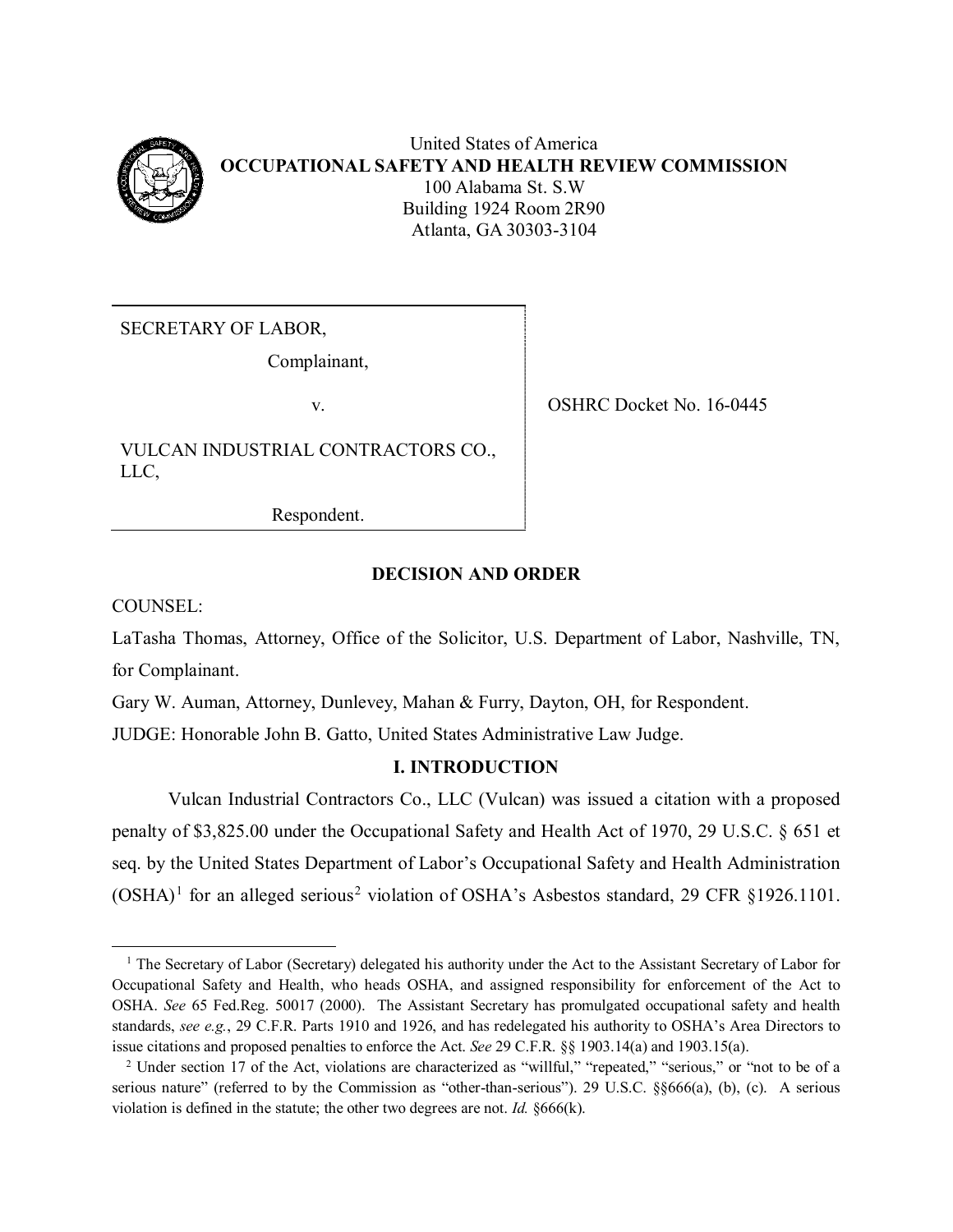The citation resulted from an OSHA investigation of Vulcan's asbestos abatement work at Alabama Power Company's William Crawford Gorgas Electric Generating Plant (Gorgas Plant), a multi-employer worksite located near Parrish, Alabama. After Vulcan contested the citation, the Secretary of Labor (Secretary) filed a formal complaint<sup>[3](#page-1-0)</sup> with the Commission seeking an order affirming the citation and proposed penalty. A bench trial was subsequently held in Birmingham, Alabama. Pursuant to Commission Rule 90(a), after carefully considering all the evidence and the arguments of counsel, the Court issues this Decision and Order, which constitutes its final disposition of the proceedings. For the reasons indicated *infra*, the citation and proposed penalty are **VACATED**.

#### **II. BACKGROUND**

For approximately two weeks prior to the OSHA inspection, up until October 1, 2015, Vulcan performed asbestos abatement work at the Gorgas Plant, a multi-employer worksite, pursuant to a contract with Alabama Power Company, where it was responsible for removing asbestos-containing material from the boiler pipe during pre-outage work. (Tr. 13, 14, 45-46, 145). There were no other contractors responsible for the asbestos removal or clean-up at the Gorgas Plant other than Vulcan (Tr. 20). In the days leading up to the OSHA inspection, Vulcan had been performing its work in an area of the Gorgas Plant known as Unit 10. (Tr. 47). Vulcan's work in Unit 10 mainly involved asbestos abatement of thermal system insulation that covered certain piping components of a boiler. (Tr. 49). Also as part of its work, Vulcan rented and erected the scaffolding, which was used not only by Vulcan, but was used on other shifts by other contractors at the worksite while performing work in Unit 10. (Tr. 87- 89, 90- 91, 100).

During its work at Unit 10, Vulcan employed specific engineering controls and work practices to remove and contain the asbestos-containing material. At trial, those controls and practices were described extensively by witnesses Allan Smith, Vulcan's Director of Industrial Maintenance, and George Rittenhouse, Vulcan's industrial hygienist at the worksite who maintained an office at the Gorgas Plant.<sup>[4](#page-1-1)</sup> (Tr. 45, 124-125). Rittenhouse visited Vulcan's worksite at Unit 10 every two hours while Vulcan's employees were working on Unit 10. (Tr.

 $\overline{\phantom{a}}$ 

<span id="page-1-0"></span> $3$  Attached to the complaint and adopted by reference were the two citations at issue. Commission Rule  $30(d)$ provides that "[s]tatements in a pleading may be adopted by reference in a different part of the same pleading or in another pleading or in any motion. A copy of any written instrument which is an exhibit to a pleading is a part thereof for all purposes." 29 C.F.R §2200.30(d).

<span id="page-1-1"></span><sup>4</sup> Rittenhouse was employed by Safety Environmental Laboratories and Consultants and was hired by Vulcan to conduct industrial hygiene consulting in the area of asbestos (Tr. 116).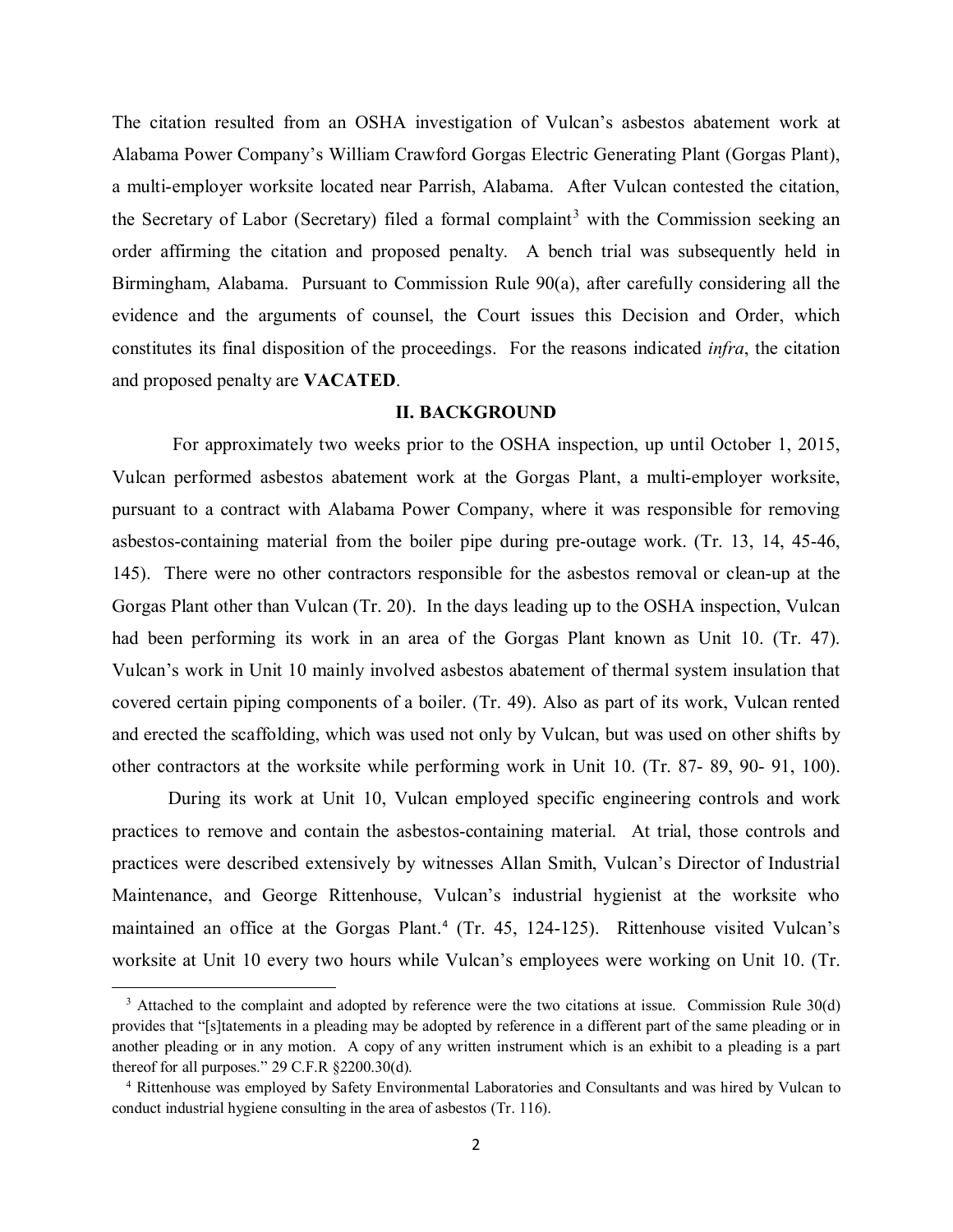124-1257). The Secretary offered no evidence disputing Vulcan's use of the controls and practices to which these witnesses testified at trial, and the Court finds both witnesses were very credible.

According to Smith and Rittenhouse, which the Court credits, Vulcan's controls and practices fully contained and promptly cleaned up all asbestos-containing material that its work generated in Unit 10, without incident and in compliance with OSHA standards. (Tr. 56, 75, 108, 113-114, 125). Vulcan's controls and practices were consistent with Vulcan's overall asbestos abatement program, which Vulcan developed based on OSHA's standards related to asbestos abatement work. (Tr. 24, 56-57*; see also* Resp't's Exs. 1- 5).

Vulcan used a process known as "glove bag removal," which involved several steps to ensure containment of any asbestos-containing material. Vulcan workers adhered to the process despite dealing with high temperatures that required Vulcan's workers to wear a great deal of specialized personal protective equipment. (Tr. 122). Because of the different levels of elevation involved at Unit 10, Vulcan had to do much of its work from a scaffold, one level at a time. Vulcan performed its Unit 10 abatement work during a day shift that lasted from approximately 6:30 a.m. to 4:30 or 5:00 p.m. (Tr. 76).

At the beginning of each shift, the first step in Vulcan's glove bag removal process was the creation of a containment barricade around the specific areas of piping that it would be working on. (Tr. 52-54). In the second step, as an extra precaution, Vulcan covered and sealed in two layers of 6-mil polyurethane sheeting ("poly sheeting") everything inside the barricade, including any scaffold components such as floor planks, walls, and handrails. (Tr. 52-54, 113- 114). Vulcan's use of the poly sheeting to cover everything essentially created a box of poly sheeting in which Vulcan's workers performed the abatement work during each shift. (*Id.*) In addition to the box it created at the level on which it was performing abatement work, Vulcan also used the poly sheeting to cover each level of the scaffolding planks, from the regulated area<sup>[5](#page-2-0)</sup> all the way down to the bottom of the scaffolding. (Tr. 120).

In the third step, Vulcan attached and sealed the high-temperature glove bags to the specific areas of piping on which its workers would be working within the contained work area,

 $\overline{\phantom{a}}$ 

<span id="page-2-0"></span><sup>&</sup>lt;sup>5</sup> "Regulated area means: an area established by the employer to demarcate areas where Class I, II, and III asbestos work is conducted, and any adjoining area where debris and waste from such asbestos work accumulate; and a work area within which airborne concentrations of asbestos, exceed or there is a reasonable possibility they may exceed the permissible exposure limit." 29 CFR §1926.1101(b).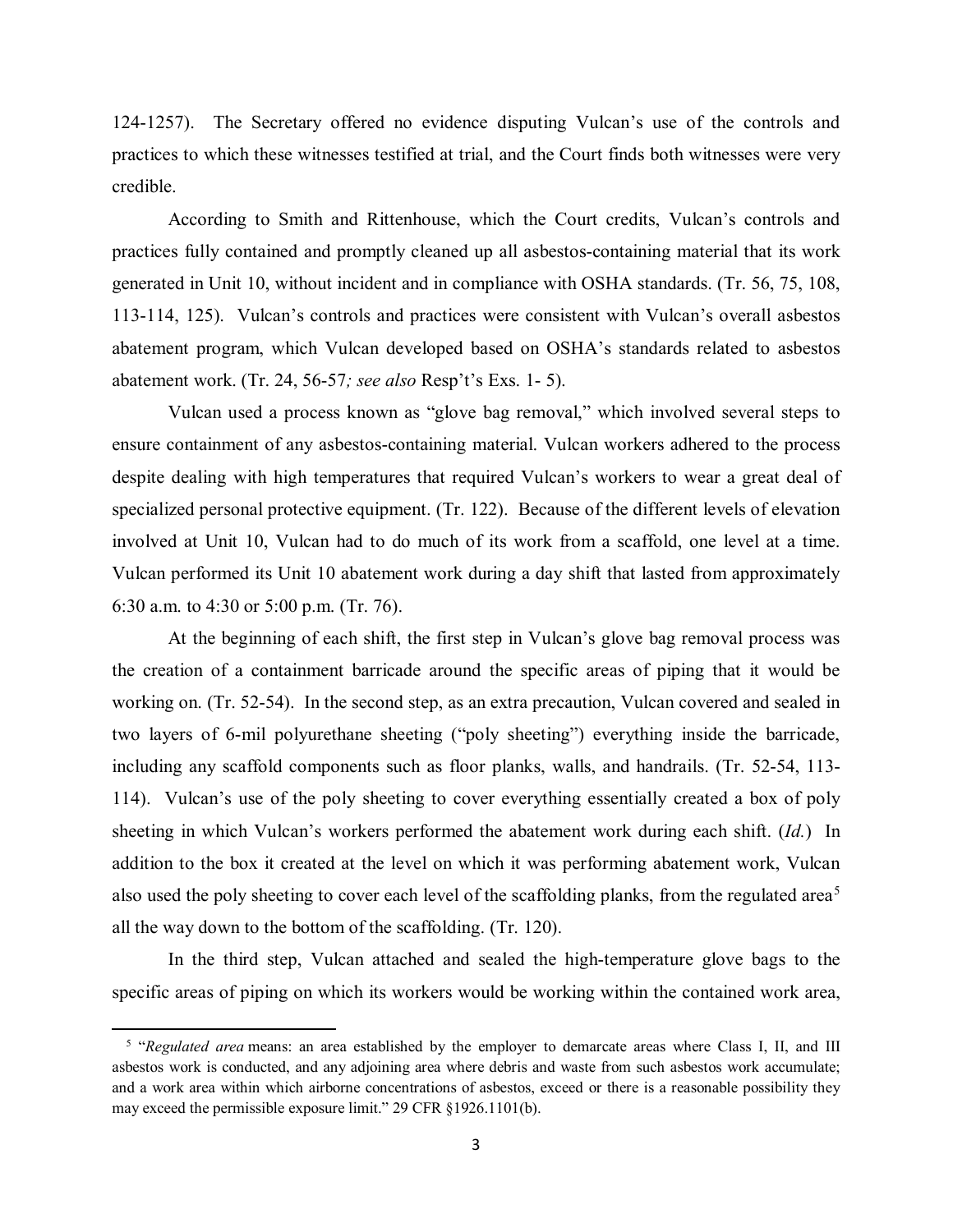which permitted Vulcan's workers to remove asbestos-containing material insulation from two to three feet of piping at a time. (Tr. 50-51, 108). All the necessary tools were also contained within the glove bags. (Tr. 123-124). In the fourth step, all the actual removal activity was done inside of sealed bags. (Tr. 122-124). The glove bags also contained air-tight disposal bags, so that the asbestos-containing material would drop into the disposal bag, which was sealed before the glove bag was removed from the piping. (*Id.*) There was no opening to the outside air during removal of the debris bags from the glove bags or of the glove bags themselves. (*Id.*) Additionally, before removing the glove bags from the piping or taking away any debris bags, Vulcan's workers HEPA-vacuumed the inside of the glove bags and the pipe itself to ensure that all debris—no matter how small—was trapped and contained as required. (*Id.*)

At the fifth and final step, when Vulcan's work was finished at the end of each shift, Vulcan's workers deregulated the work area they had created at the beginning of the shift on each level of scaffolding. (Tr. 129- 130). This involved unsealing and removing any remaining glove bags, HEPA vacuuming the regulated work area and the materials used therein, as Vulcan's workers finished with each area. (Tr. 125-126, 129-130). It also involved folding, double-wrapping, sealing, and HEPA-vacuuming the poly material. (Id.) The wrapped and sealed material with the asbestos-containing material was then lowered—not dropped—to the floor below for disposal. (Tr. 126). The result was that Vulcan's controls and practices prevented any asbestos-containing material that might have somehow gotten outside the glove bag from escaping outside of the regulated area that Vulcan created and worked in on any given day. (Tr. 56).

On October 2, 2015, an OSHA inspection was conducted by Alpha Davis, an OSHA Compliance Safety and Health Officer, at the Gorgas Plant, after OSHA's Birmingham Area office received a complaint alleging the glove bags used by Vulcan were not adequate to contain and prevent the asbestos-containing material from migrating into the adjacent work area, allegedly exposing subcontractors working in the area of Unit 10 on the tenth floor of the facility (Tr. 13, 14) OSHA focused its inspection on Unit 10, where Vulcan had been performing work. As of October 2, Vulcan had removed and abated all but a very small section of the insulation with asbestos-containing material that was included within its scope of work at Unit 10. (Tr. 69). On the day of the inspection, Vulcan had not performed any work on Unit 10 since it cleaned up its work area and deregulated the area in which it had been working at approximately 5:00 p.m.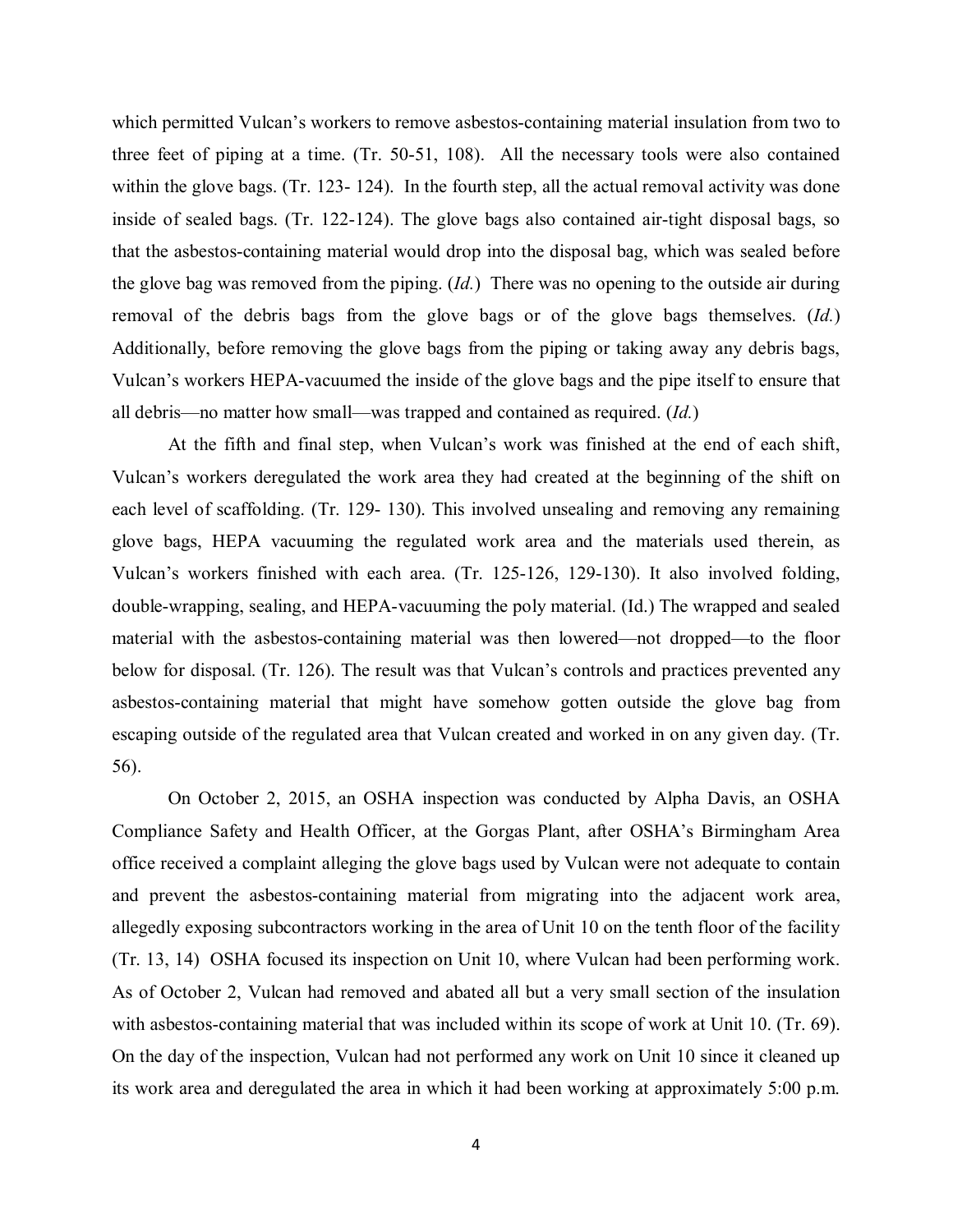the day before. (Tr. 76). Between the conclusion of Vulcan's work on October 1 and the inspection on October 2, another contractor performed a full power wash-down of Unit 10. (Tr. 76-82). Vulcan had no employees performing any removal of asbestos-containing material during this period. The wash-down was not within the scope of Vulcan's work in Unit 10. (*Id.*)

The wash-down involved using a two-inch, high-pressure fire hose to spray the boiler, the boiler piping, and other boiler equipment also covered with thermal insulation with asbestoscontaining material. (Tr. 76-82). A water nozzle was hooked to the hose, making the spray so strong that laborers performing the wash-down had to hold the nozzle over their shoulder and wrap the hose around their legs to control it and prevent it from whipping away. (*Id.*) The washdown was performed on the boiler, all the piping around the boiler, and the floor below it, starting from the roof to the basement of Unit 10. (*Id.*) Not surprisingly, such wash-downs generate debris. Since the boiler piping and other boiler equipment being washed down was covered with thermal insulation with asbestos-containing material, the Court finds the preponderance of evidence shows the wash down debris included asbestos-containing material.

Further, the area was opened to other contractors, as well as Alabama Power, the entire evening of October 1 and in the hours prior to the inspection on October 2. (Tr. 89, 107). Thus, any debris generated in the area during that timeframe—i.e., from when Vulcan stopped work on October 1 and was no longer in control of the area after it had deregulated it—to when the OSHA inspection began on October 2—was not from Vulcan's work. (Tr. 89).

On the morning of the inspection, Vulcan's work was delayed because the Unit 10 boiler had been taken offline during the night of October 1. (Tr. 76, 80). Davis admitted there was no asbestos removal or clean-up work occurring when she arrived at the Gorgas Plant (Tr. 22). Therefore, Davis never identified any alleged deficiencies in the specific controls and practices that Vulcan indisputably employed while performing its abatement work in Unit 10 of the Gorgas Plant. (Tr. 20, 26).

Upon her arrival at the Gorgas Plant, Davis observed the scaffold that the crew had used the day before and noticed a small piece of debris that was embedded on one of the planks at one of the lower levels of the scaffolding (Tr. 13-14, 18). Davis, along with George Rittenhouse, collected three bulk samples, which were split between Vulcan and Davis (Tr. 13-14, Comp. Ex. 2). Davis sent the three bulk samples to the laboratory for testing (Tr. 19). The lab reported that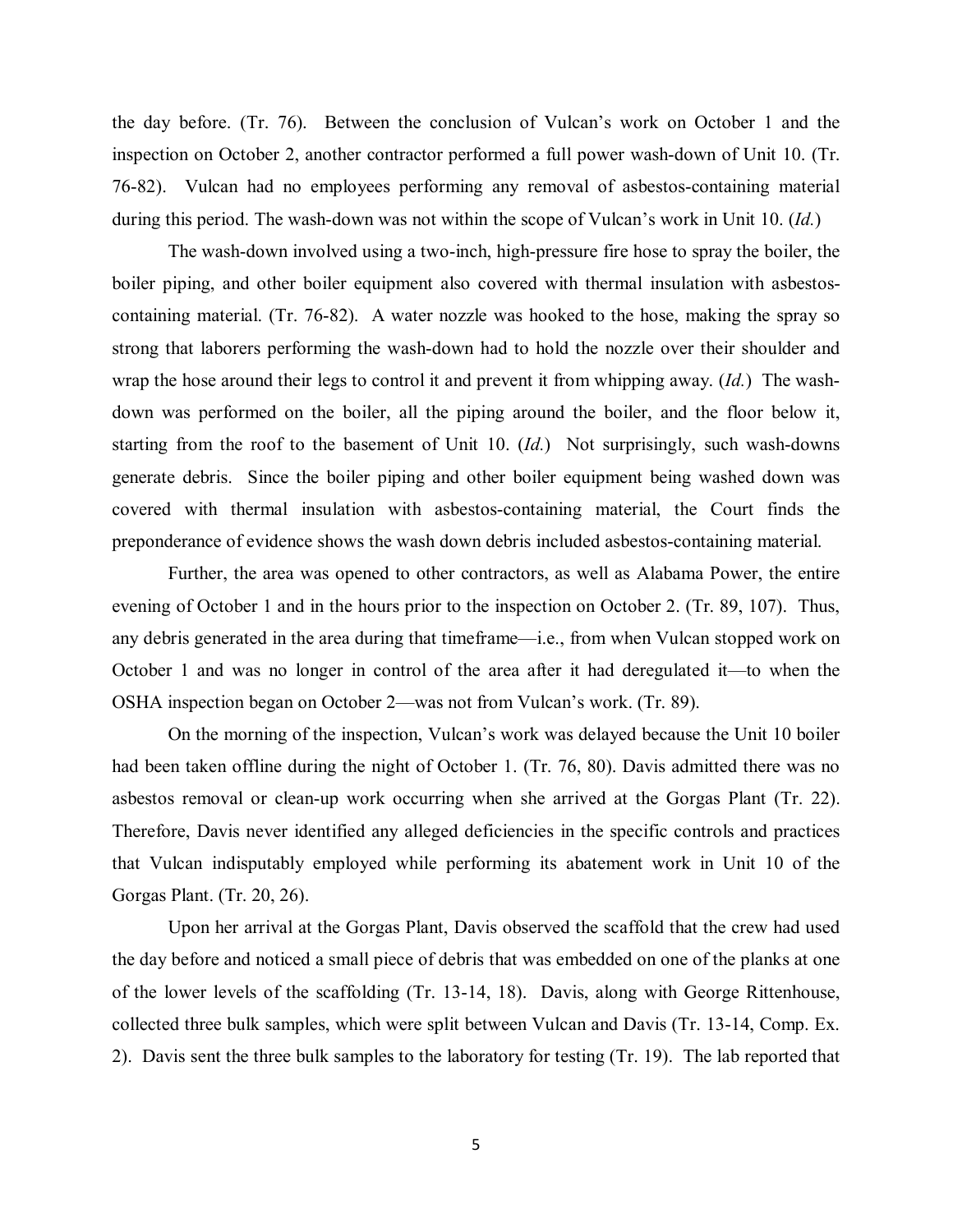one sample labeled VI-2 was identified as 10% amosite, which is an asbestos-containing material (Tr. 19).

#### **III. ANALYSIS**

The fundamental objective of the Act is to prevent occupational deaths and serious injuries. *Whirlpool Corp. v. Marshall*, 445 U.S. 1, 11 (1980). To achieve this purpose, the Act imposes two duties on an employer: a "general duty" to provide to "each of his employees employment and a place of employment which are free from recognized hazards that are causing or are likely to cause death or serious physical harm to his employees," 29 U.S.C. § 654(a)(1), and a specific duty to comply with all applicable occupational safety and health standards promulgated under the Act. 29 U.S.C.  $\S$  654(a)(2). Pursuant to that authority the Secretary promulgated the standard at issue in this case. However, "[a]s has often been said, OSHA does not impose strict liability on an employer but rather focuses liability where the harm can in fact be prevented." *Central of Ga. R.R. Co. v. Occupational Safety & Health Review Comm'n*, 576 F.2d [6](#page-5-0)20, 623 (5th Cir. 1978).<sup>6</sup>

Under the law of the Eleventh Circuit, the jurisdiction in which this case arose,<sup>[7](#page-5-1)</sup> the Secretary will make out a prima facie case for the violation of an OSHA standard by showing "(1) that the regulation applied; (2) that it was violated; (3) that an employee was exposed to the hazard that was created; and importantly, (4) that the employer "knowingly disregarded" the Act's requirements." *Quinlan v. Sec'y, U.S. Dep't of Labor*, 812 F.3d 832, 836 (11th Cir. 2016) (*citing ComTran Grp., Inc. v. U.S. Dep't of Labor*, 722 F.3d 1304, 1307 (11th Cir. 2013));

 $\overline{a}$ 

<span id="page-5-0"></span><sup>6</sup> The United States Court of Appeals for the Eleventh Circuit was established on October 1, 1981 pursuant to the Fifth Circuit Court of Appeals Reorganization Act of 1980, P.L. 96-452, 94 Stat. 1995, when the United States Court of Appeals for the Fifth Circuit was divided into two circuits, the Eleventh and the Fifth. Immediately after the split, the Eleventh Circuit held in *Bonner v. City of Prichard, Alabama* that any opinion issued by the Fifth Circuit "as that court existed on September 30, 1981, handed down by that court prior to the close of business on that date, shall be binding as precedent in the Eleventh Circuit[.]" *Bonner v. City of Prichard, Ala.*, 661 F.2d 1206, 1207 (11th Cir. 1981). Therefore, *Central of Ga. R.R. Co.* is binding as precedent in the Eleventh Circuit.

<span id="page-5-1"></span><sup>7</sup> Under the Act, an employer may seek review in the court of appeals in the circuit in which the violation occurred, the circuit in which the employer's principal office is located, or the District of Columbia Circuit. 29 U.S.C. § 660(a). The Secretary may seek review in the circuit in which the violation occurred or in which the employer has its principal office. 29 U.S.C. § 660(b). This case arose in Alabama, which is in the Eleventh Circuit. In general, where it is highly probable that a Commission decision would be appealed to a particular circuit, the Commission has applied the precedent of that circuit in deciding the case, "even though it may differ from the Commission's precedent." *Kerns Bros. Tree Serv.*, 18 BNA OSHC 2064, 2067 (No. 96-1719, 2000). The Court therefore applies the precedent of the Eleventh Circuit in deciding the case, where it is highly probable that a Commission decision would be appealed to.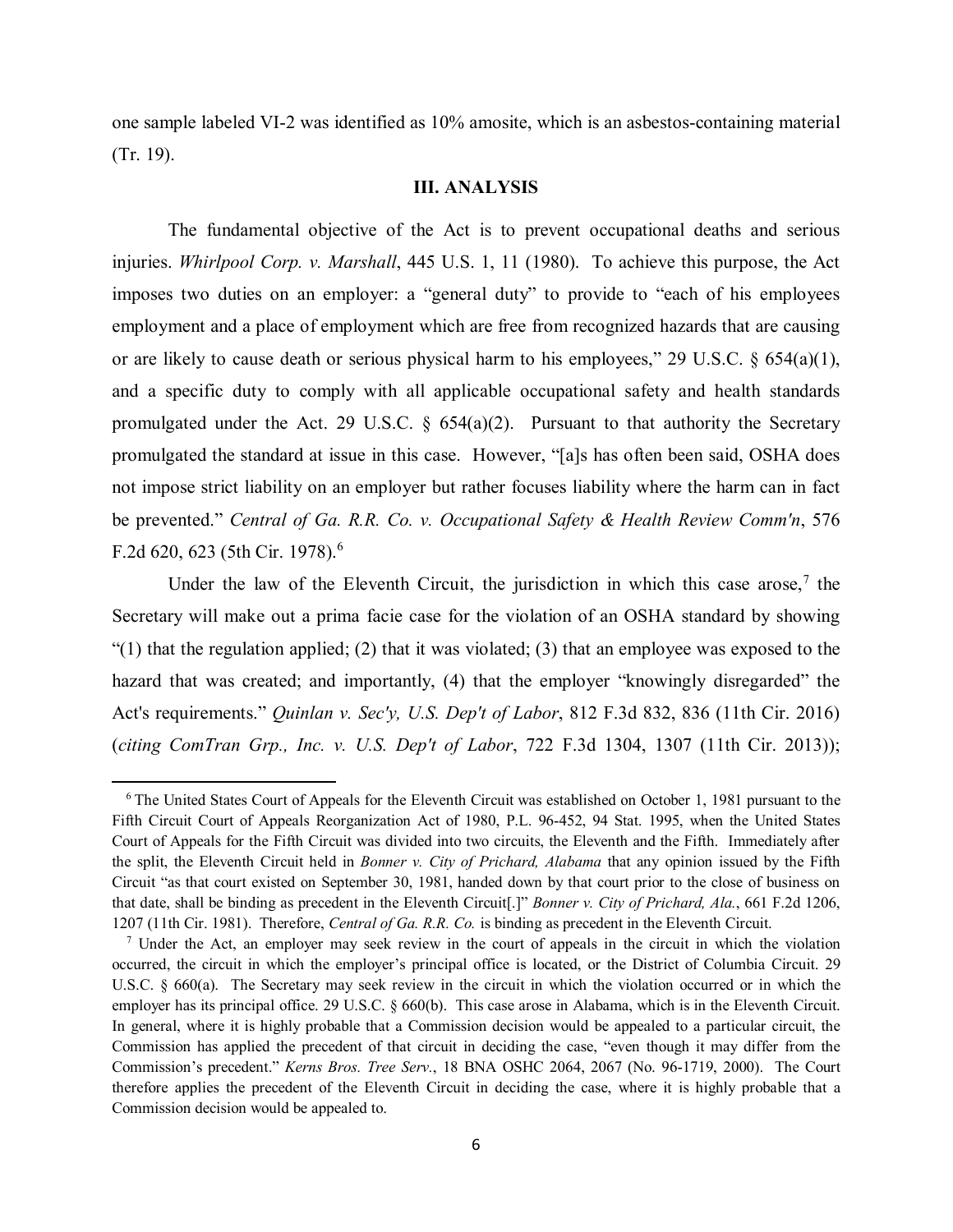*Florida Lemark Corp. v. Sec'y, U.S. Dep't of Labor*, 634 F. App'x 681, 685 (11th Cir. 2015); *Eller-Ito Stevedoring Co., LLC v. Sec'y of Labor*, 567 F. App'x 801, 803 (11th Cir. 2014). "If the Secretary establishes a prima facie case with respect to all four elements, the employer may then come forward and assert the affirmative defense of unpreventable or unforeseeable employee misconduct." *Eller-Ito Stevedoring*, 567 F. App'x 803 (*citing ComTran Grp.*, 722 F.3d 1308).

#### **Alleged Violation**

The citation alleges Vulcan committed a serious violation of OSHA's Asbestos standard when "asbestos containing debris was identified on a scaffold after a removal activity had been completed." (Compl., Ex. A.) The cited provision of that standard mandates that employers engaged in asbestos abatement work use shall use the enumerated "engineering controls and work practices in all operations covered by this section, regardless of the levels of exposure[,]" including "[p]rompt clean-up and disposal of wastes and debris contaminated with asbestos in leak-tight containers except in roofing operations[.]" 29 CFR §1926.1101(g)(1)(iii).

### **Applicability of Standard**

The Asbestos standard regulates asbestos exposure in all work as defined in 29 CFR 1910.12(b), including but not limited to the following:

(1) Demolition or salvage of structures where asbestos is present;

(2) Removal or encapsulation of materials containing asbestos;

(3) Construction, alteration, repair, maintenance, or renovation of structures, substrates, or portions thereof, that contain asbestos;

(4) Installation of products containing asbestos;

(5) Asbestos spill/emergency cleanup; and

(6) Transportation, disposal, storage, containment of and housekeeping activities involving asbestos or products containing asbestos, on the site or location at which construction activities are performed.

29 CFR §1926.1101(a). Vulcan does not dispute the applicability of the standard, which the Court concludes applies to the cited conditions.

#### **Alleged Violation of Standard**

Although one of the samples taken during the inspection tested positive for asbestos, that sample came from a small piece of debris that was embedded on one of the planks at one of the lower levels of the scaffolding, which had been covered and sealed in two layers of 6-mil poly sheeting while Vulcan was performing its asbestos abatement work at the Gorgas Plant. However, during the periods when Vulcan was not performing its asbestos abatement work, the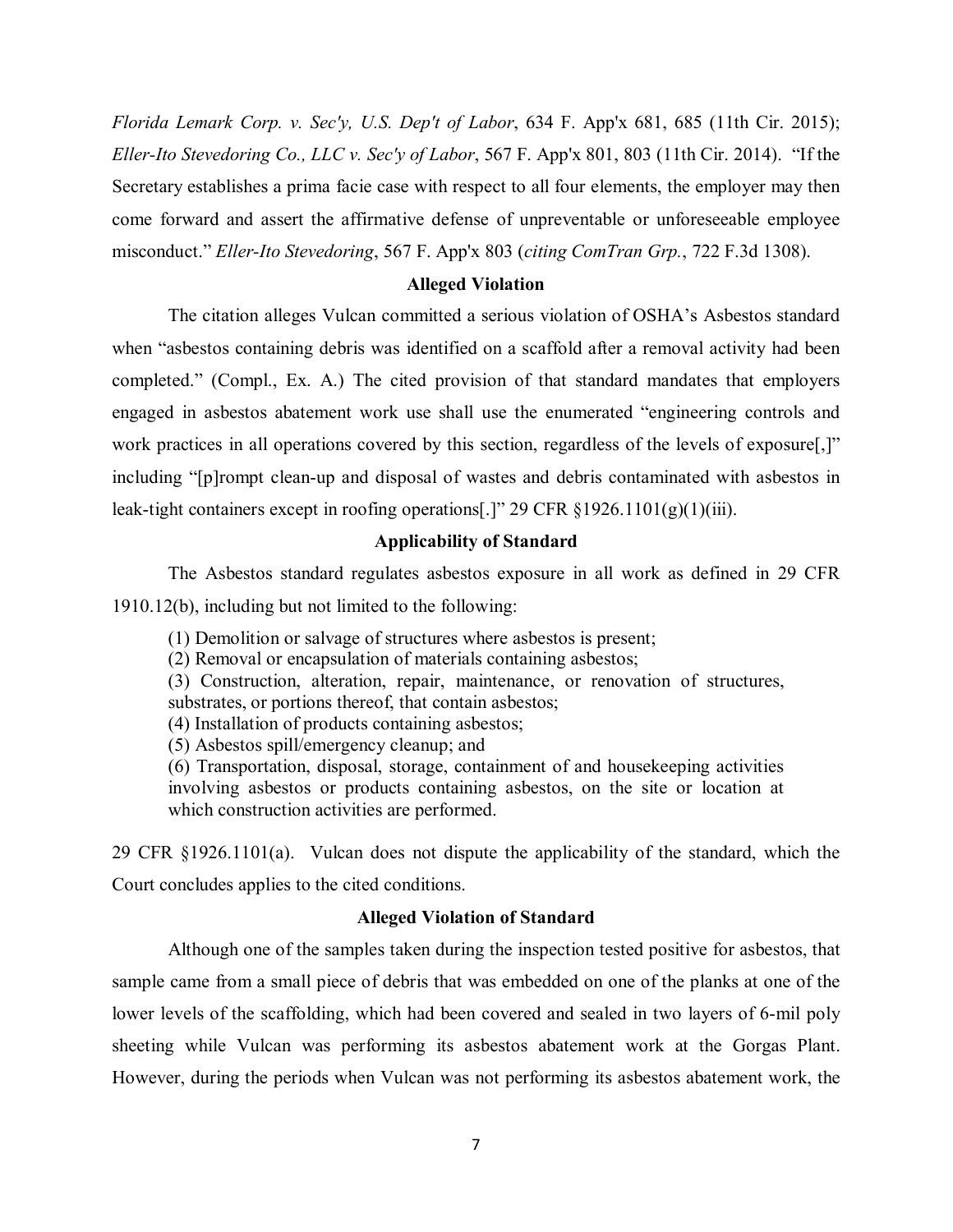planks were uncovered and used by other contractors at the Gorgas Plant, including during the wash-down on the evening of October 1 and in the hours leading up to the inspection on October 2. Therefore, the Secretary has failed to establish by a preponderance of evidence that the sample with the asbestos-containing material came from Vulcan's asbestos abatement work. Thus, the Secretary has failed to prove by a preponderance of evidence that Vulcan was the employer that violated the cited standard.

### **Exposure to Hazard**

"The Secretary always bears the burden of proving employee exposure to the violative conditions." *Fabricated Metal Products, Inc.*, 18 BNA OSHC 1072, 1074 (No. 93-1853, 1997) (citations and footnotes omitted). The Commission's longstanding "reasonably predictable" test for hazard exposure requires the Secretary to "show that it is reasonably predictable either by operational necessity or otherwise (including inadvertence), that employees have been, are, or will be in the zone of danger." *Delek Ref., Ltd*., 25 BNA OSHC 1365, 1376 (No. 08-1386, 2015) (*citing Fabricated Metal Prods., Inc.*, 18 BNA OSHC 1072, 1074 (No. 93-1853, 1997)). See also *Rockwell Intl. Corp.*, 9 BNA OSHC 1092 (No. 12470, 1980); *Gilles & Cotting*, 3 BNA OSHC 2002 (No. 504, 1976).

The zone of danger is the "area surrounding the violative condition that presents the danger to employees." *Boh Bros. Constr. Co., LLC*, 24 BNA OSHC 1067, 1085 (No. 09-1072, 2013) (*citing RGM Constr. Co.*, 17 BNA OSHC 1229, 1234 (No. 91-2107, 1995)). As the Commission noted in *Gilles & Cotting*, 3 BNA OSHC at 2003, the scope of the zone of danger is relative to the wording of the standard and the nature of the hazard at issue. Here, the zone of danger presented was the exposure to the asbestos-containing material, which is undisputed. Further, Vulcan's work crew assigned by Vulcan to remove the asbestos as well as other trades were exposed to the asbestos-containing material. Therefore, the Secretary has established employee exposure to the cited conditions.